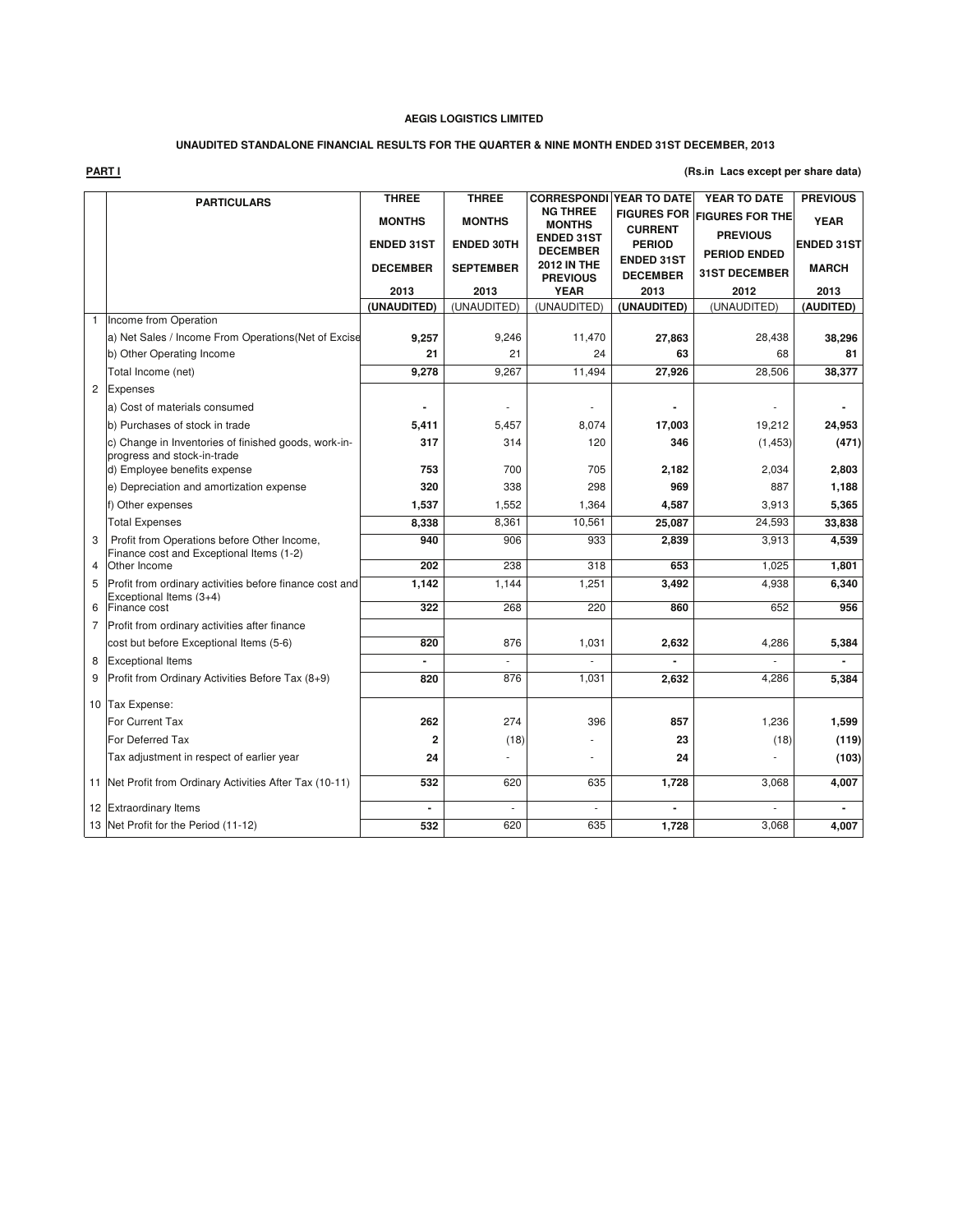## **UNAUDITED STANDALONE FINANCIAL RESULTS FOR THE QUARTER & NINE MONTH ENDED 31ST DECEMBER, 2013**

| <b>PART I</b><br>(Rs.in Lacs except per share data)                                            |                   |                   |                                       |                                      |                                        |                   |
|------------------------------------------------------------------------------------------------|-------------------|-------------------|---------------------------------------|--------------------------------------|----------------------------------------|-------------------|
| <b>PARTICULARS</b>                                                                             | <b>THREE</b>      | <b>THREE</b>      | <b>CORRESPONDI</b>                    | YEAR TO DATE                         | YEAR TO DATE                           | <b>PREVIOUS</b>   |
|                                                                                                | <b>MONTHS</b>     | <b>MONTHS</b>     | <b>NG THREE</b><br><b>MONTHS</b>      | <b>CURRENT</b>                       | FIGURES FOR FIGURES FOR THE            | <b>YEAR</b>       |
|                                                                                                | <b>ENDED 31ST</b> | <b>ENDED 30TH</b> | <b>ENDED 31ST</b><br><b>DECEMBER</b>  | <b>PERIOD</b>                        | <b>PREVIOUS</b><br><b>PERIOD ENDED</b> | <b>ENDED 31ST</b> |
|                                                                                                | <b>DECEMBER</b>   | <b>SEPTEMBER</b>  | <b>2012 IN THE</b><br><b>PREVIOUS</b> | <b>ENDED 31ST</b><br><b>DECEMBER</b> | <b>31ST DECEMBER</b>                   | <b>MARCH</b>      |
|                                                                                                | 2013              | 2013              | YEAR                                  | 2013                                 | 2012                                   | 2013              |
|                                                                                                | (UNAUDITED)       | (UNAUDITED)       | (UNAUDITED)                           | (UNAUDITED)                          | (UNAUDITED)                            | (AUDITED)         |
| 14 Paid-up Equity Share Capital                                                                | 3.340             | 3.340             | 3,340                                 | 3.340                                | 3,340                                  | 3,340             |
| (Face Value of Rs.10/- each)                                                                   |                   |                   |                                       |                                      |                                        |                   |
| 15 Reserves Excluding Revaluation Reserves as per<br>Balance Sheet of previous accounting year |                   |                   |                                       |                                      |                                        | 26,423            |

See accompanying notes to the financial results

# **PART II**

|                                              | <b>THREE</b>      | <b>THREE</b>      | <b>CORRESPONDI</b>                    | YEAR TO DATE                         | YEAR TO DATE                           | <b>PREVIOUS</b>   |
|----------------------------------------------|-------------------|-------------------|---------------------------------------|--------------------------------------|----------------------------------------|-------------------|
|                                              | <b>MONTHS</b>     | <b>MONTHS</b>     | <b>NG THREE</b><br><b>MONTHS</b>      | <b>FIGURES FOR</b><br><b>CURRENT</b> | <b>FIGURES FOR THE</b>                 | <b>YEAR</b>       |
|                                              | <b>ENDED 31ST</b> | <b>ENDED 30TH</b> | <b>ENDED 31ST</b><br><b>DECEMBER</b>  | <b>PERIOD</b>                        | <b>PREVIOUS</b><br><b>PERIOD ENDED</b> | <b>ENDED 31ST</b> |
|                                              | <b>DECEMBER</b>   | <b>SEPTEMBER</b>  | <b>2012 IN THE</b><br><b>PREVIOUS</b> | <b>ENDED 31ST</b><br><b>DECEMBER</b> | <b>31ST DECEMBER</b>                   | <b>MARCH</b>      |
| <b>PARTICULARS</b>                           | 2013              | 2013              | <b>YEAR</b>                           | 2013                                 | 2012                                   | 2013              |
|                                              | (UNAUDITED)       | (UNAUDITED)       | (UNAUDITED)                           | (UNAUDITED)                          | (UNAUDITED)                            | (AUDITED)         |
| A PARTICULARS OF SHAREHOLDING                |                   |                   |                                       |                                      |                                        |                   |
| <b>Public Shareholding</b>                   |                   |                   |                                       |                                      |                                        |                   |
| Number of Shares                             | 12,547,640        | 12,547,640        | 12,547,640                            | 12,547,640                           | 12,547,640                             | 12,547,640        |
| Percentage of Shareholding                   | 38%               | 38%               | 38%                                   | 38%                                  | 38%                                    | 38%               |
| 2 Promoters and Promoters Group Shareholding |                   |                   |                                       |                                      |                                        |                   |
| a) Pledged/Encumbered                        |                   |                   |                                       |                                      |                                        |                   |
| - Number of shares                           |                   |                   |                                       |                                      |                                        |                   |
| Percentage of shares (as a % of the total    |                   |                   |                                       |                                      |                                        |                   |
| shareholding of promoter and promoter group) |                   |                   |                                       |                                      |                                        |                   |
| Percentage of shares (as a % of the total    |                   |                   |                                       |                                      |                                        |                   |
| share capital of the company)                |                   |                   |                                       |                                      |                                        |                   |
| b) Non-Encumbered                            |                   |                   |                                       |                                      |                                        |                   |
| - Number of shares                           | 20852360          | 20852360          | 20852360                              | 20852360                             | 20852360                               | 20852360          |
| - Percentage of shares (as a % of the total  | 100%              | 100%              | 100%                                  | 100%                                 | 100%                                   | 100%              |
| shareholding of promoter and promoter group) |                   |                   |                                       |                                      |                                        |                   |
| Percentage of shares (as a % of the total    | 62%               | 62%               | 62%                                   | 62%                                  | 62%                                    | 62%               |
| share capital of the company)                |                   |                   |                                       |                                      |                                        |                   |
|                                              |                   |                   |                                       |                                      |                                        |                   |

|                                                | THREE MONTHS ENDED 31ST |
|------------------------------------------------|-------------------------|
|                                                |                         |
| <b>PARTICULARS</b>                             | DECEMBER, 2013          |
|                                                | (NUMBERS)               |
| <b>B INVESTOR COMPLAINTS</b>                   |                         |
|                                                |                         |
| Pending at the beginning of the quarter        | $\blacksquare$          |
| Received during the quarter                    |                         |
| Disposed of during the quarter                 |                         |
| Remaining unresolved at the end of the quarter |                         |
|                                                |                         |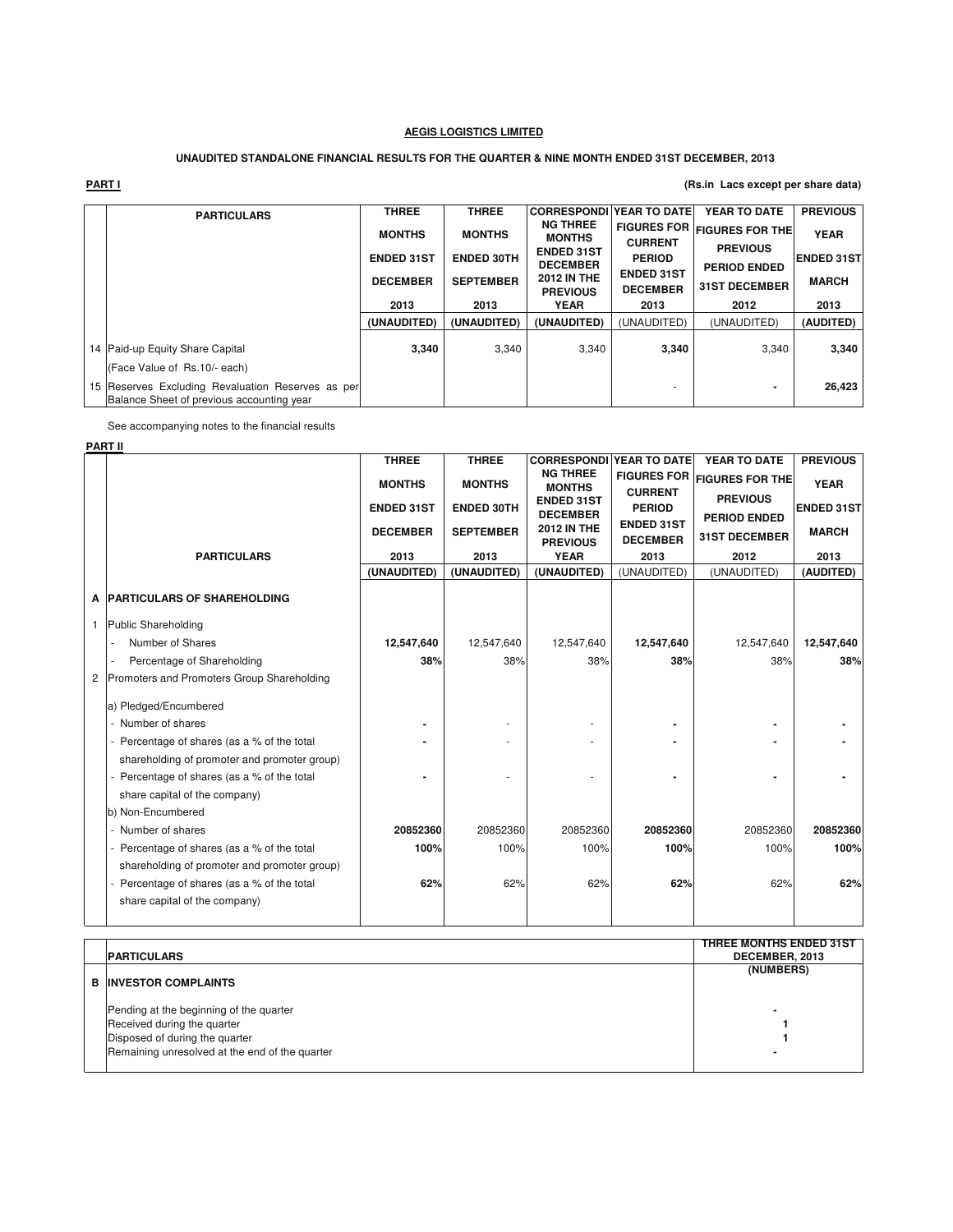# **UNAUDITED STANDALONE FINANCIAL RESULTS FOR THE QUARTER & NINE MONTH ENDED 31ST DECEMBER, 2013**

|                                           | <b>THREE</b>      | <b>THREE</b>                      | <b>CORRESPONDI YEAR TO DATE</b>      |                                      | YEAR TO DATE                           | <b>PREVIOUS</b>   |
|-------------------------------------------|-------------------|-----------------------------------|--------------------------------------|--------------------------------------|----------------------------------------|-------------------|
| <b>PARTICULARS</b>                        | <b>MONTHS</b>     | <b>MONTHS</b>                     | <b>NG THREE</b><br><b>MONTHS</b>     | <b>FIGURES FOR</b><br><b>CURRENT</b> | <b>FIGURES FOR THE</b>                 | <b>YEAR</b>       |
|                                           | <b>ENDED 31ST</b> | <b>ENDED 30TH</b>                 | <b>ENDED 31ST</b><br><b>DECEMBER</b> | <b>PERIOD</b>                        | <b>PREVIOUS</b><br><b>PERIOD ENDED</b> | <b>ENDED 31ST</b> |
|                                           | <b>DECEMBER</b>   | <b>SEPTEMBER</b>                  | <b>2012 IN THE</b>                   | <b>ENDED 31ST</b><br><b>DECEMBER</b> | <b>31ST DECEMBER</b>                   | <b>MARCH</b>      |
|                                           | 2013              | 2013                              | <b>PREVIOUS</b><br><b>YEAR</b>       | 2013                                 | 2012                                   | 2013              |
|                                           | (UNAUDITED)       | (UNAUDITED)                       | (UNAUDITED)                          | (UNAUDITED)                          | (UNAUDITED)                            | (AUDITED)         |
|                                           |                   |                                   |                                      |                                      |                                        |                   |
| <b>Segment Revenue</b>                    |                   |                                   |                                      |                                      |                                        |                   |
| <b>Liquid Terminal Division</b>           | 2,042             | 2,129                             | 2,026                                | 6,167                                | 5,679                                  | 7,546             |
| <b>Gas Terminal Division</b>              | 7,236             | 7,138                             | 9,468                                | 21,759                               | 22,827                                 | 30,831            |
|                                           |                   |                                   |                                      |                                      |                                        |                   |
| Net Sales / Income from Operations        | 9,278             | 9,267<br>$\overline{\phantom{0}}$ | 11,494                               | 27,926                               | 28,506                                 | 38,377            |
| <b>Segment Results</b>                    |                   |                                   |                                      |                                      |                                        |                   |
| <b>Profit before Tax &amp; Interest</b>   |                   |                                   |                                      |                                      |                                        |                   |
| <b>Liquid Terminal Division</b>           | 910               | 1,041                             | 983                                  | 2,878                                | 2,632                                  | 3,322             |
| <b>Gas Terminal Division</b>              | 688               | 539                               | 657                                  | 1,954                                | 3,189                                  | 3,842             |
| sub-total                                 | 1,598             | 1,580                             | 1,640                                | 4,832                                | 5,821                                  | 7,164             |
| Less: Finance Cost                        | 322               | 268                               | 220                                  | 860                                  | 652                                    | 956               |
| Other un-allocable expenditure (net)      | 633               | 641                               | 794                                  | 1,900                                | 1,492                                  | 1,646             |
| Add: Interest Income                      | 177               | 205                               | 405                                  | 560                                  | 609                                    | 822               |
| <b>Total Profit Before Tax</b>            | 820               | 876                               | 1,031                                | 2,632                                | 4,286                                  | 5,384             |
|                                           |                   |                                   |                                      |                                      |                                        |                   |
| <b>Capital Employed</b>                   |                   |                                   |                                      |                                      |                                        |                   |
| (Segment Assets Less Segment Liabilities) |                   |                                   |                                      |                                      |                                        |                   |
| <b>Liquid Terminal Division</b>           | 15,976            | 14,867                            | 13,249                               | 15,976                               | 13,249                                 | 14,246            |
| <b>Gas Terminal Division</b>              | 7,492             | 6,373                             | 6,568                                | 7,492                                | 6,568                                  | 6,337             |
| <b>Total</b>                              | 23,468            | 21,240                            | 19,817                               | 23,468                               | 19,817                                 | 20,583            |
|                                           |                   |                                   |                                      |                                      |                                        |                   |
|                                           |                   |                                   |                                      |                                      |                                        |                   |

**(Rs.in Lacs )**